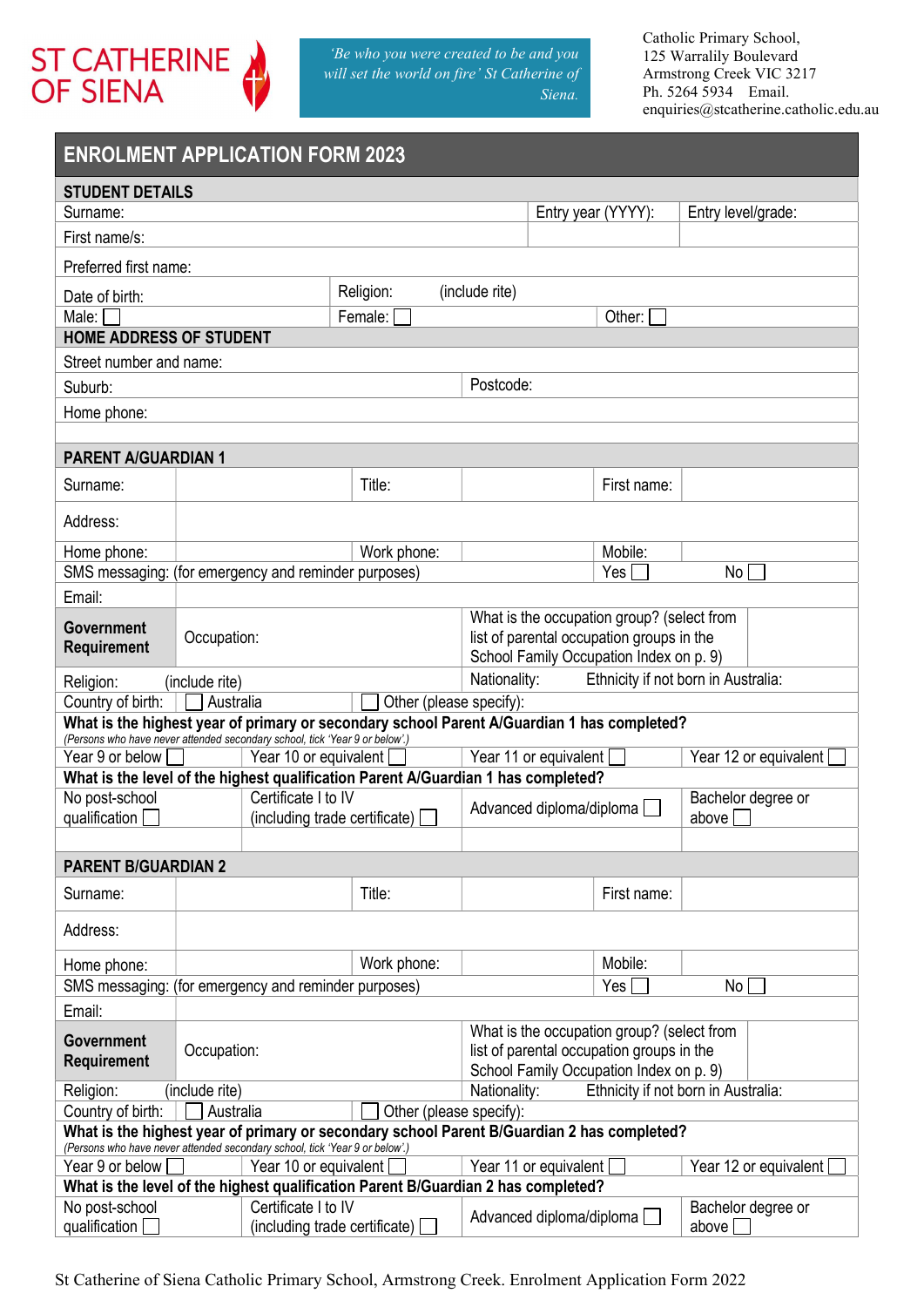| <b>FAMILY DETAILS</b>                                                                                                                                                                     |                                    |                                                                  |                   |                                |                                                   |                                |       |    |                                |
|-------------------------------------------------------------------------------------------------------------------------------------------------------------------------------------------|------------------------------------|------------------------------------------------------------------|-------------------|--------------------------------|---------------------------------------------------|--------------------------------|-------|----|--------------------------------|
| Who will be responsible for payment of the school fees and levies?                                                                                                                        |                                    |                                                                  |                   |                                |                                                   |                                |       |    |                                |
| Surname                                                                                                                                                                                   | First name                         |                                                                  | Address and email |                                |                                                   |                                | Phone |    | Relationship to<br>the student |
|                                                                                                                                                                                           |                                    |                                                                  |                   |                                |                                                   |                                |       |    |                                |
| <b>HOME CARE ARRANGEMENTS</b>                                                                                                                                                             |                                    |                                                                  |                   |                                |                                                   |                                |       |    |                                |
|                                                                                                                                                                                           | Living with immediate family       |                                                                  |                   |                                |                                                   | Out-of-home care               |       |    |                                |
|                                                                                                                                                                                           |                                    |                                                                  |                   |                                | Shared parenting, e.g. one week with each parent: |                                |       |    |                                |
| Carer/guardian                                                                                                                                                                            |                                    |                                                                  |                   | Days with Parent A/Guardian 1: |                                                   |                                |       |    |                                |
|                                                                                                                                                                                           |                                    |                                                                  |                   |                                |                                                   | Days with Parent B/Guardian 2: |       |    |                                |
| Kinship care                                                                                                                                                                              |                                    |                                                                  |                   |                                |                                                   | Other (please specify)         |       |    |                                |
| <b>COURT ORDERS OR PARENTING ORDERS (if applicable)</b>                                                                                                                                   |                                    |                                                                  |                   |                                |                                                   |                                |       |    |                                |
| Are there any current court orders or parenting orders relating to the student?                                                                                                           |                                    |                                                                  |                   |                                |                                                   | Yes                            |       | No |                                |
| If yes, copies of these court orders/parenting orders (e.g. AVOs, Family Court/Federal Magistrates Court orders or other                                                                  |                                    |                                                                  |                   |                                |                                                   |                                |       |    |                                |
| relevant court orders) must be provided.<br>Is there any other information you wish the school to be aware of?                                                                            |                                    |                                                                  |                   |                                |                                                   |                                |       |    |                                |
|                                                                                                                                                                                           |                                    |                                                                  |                   |                                |                                                   |                                |       |    |                                |
|                                                                                                                                                                                           |                                    |                                                                  |                   |                                |                                                   |                                |       |    |                                |
| <b>EMERGENCY CONTACTS - OTHER THAN PARENT/GUARDIAN</b>                                                                                                                                    |                                    |                                                                  |                   |                                |                                                   |                                |       |    |                                |
| $1_{-}$<br>Name:                                                                                                                                                                          |                                    |                                                                  |                   |                                | 2. Name:                                          |                                |       |    |                                |
| Relationship to child:                                                                                                                                                                    |                                    |                                                                  |                   |                                |                                                   | Relationship to child:         |       |    |                                |
| Home phone:                                                                                                                                                                               |                                    |                                                                  |                   |                                |                                                   | Home phone:                    |       |    |                                |
| Mobile:                                                                                                                                                                                   |                                    |                                                                  |                   |                                | Mobile:                                           |                                |       |    |                                |
|                                                                                                                                                                                           |                                    |                                                                  |                   |                                |                                                   |                                |       |    |                                |
| <b>NATIONALITY</b>                                                                                                                                                                        |                                    |                                                                  |                   |                                |                                                   |                                |       |    |                                |
| <b>Government Requirement</b>                                                                                                                                                             |                                    |                                                                  | Nationality:      |                                |                                                   | Ethnicity:                     |       |    |                                |
| In which country was the student born?                                                                                                                                                    |                                    |                                                                  | Australia         | Other - please specify:        |                                                   |                                |       |    |                                |
| Is the student of Aboriginal or Torres Strait Islander origin?<br>(For persons of both Aboriginal and Torres Strait Islander origin, tick 'Yes' for both.)                                |                                    |                                                                  |                   |                                |                                                   |                                |       |    |                                |
| No                                                                                                                                                                                        |                                    |                                                                  | Yes, Aboriginal   |                                |                                                   | Yes, Torres Strait Islander    |       |    |                                |
| Does the student or their parent(s)/guardian(s) speak a language other than English at home?                                                                                              |                                    |                                                                  |                   |                                |                                                   |                                |       |    |                                |
| Note: Record all languages spoken.                                                                                                                                                        |                                    |                                                                  |                   |                                |                                                   |                                |       |    |                                |
|                                                                                                                                                                                           |                                    |                                                                  |                   | Student                        |                                                   | Parent A/Guardian 1            |       |    | Parent B/Guardian 2            |
| English only<br>No                                                                                                                                                                        |                                    |                                                                  |                   |                                |                                                   |                                |       |    |                                |
| Yes                                                                                                                                                                                       |                                    | Other - please specify all languages                             |                   |                                |                                                   |                                |       |    |                                |
| IF NOT BORN IN AUSTRALIA, CITIZENSHIP STATUS*                                                                                                                                             |                                    |                                                                  |                   |                                |                                                   |                                |       |    |                                |
| Please tick the relevant category below and record the visa subclass number as per government requirements:<br>(original documents to be sighted and copies to be retained by the school) |                                    |                                                                  |                   |                                |                                                   |                                |       |    |                                |
| Australian citizen not born in Australia:                                                                                                                                                 |                                    |                                                                  |                   |                                |                                                   |                                |       |    |                                |
|                                                                                                                                                                                           |                                    |                                                                  |                   |                                |                                                   |                                |       |    |                                |
| Australian citizen (Australian passport or naturalisation certificate number/document for travel if country of birth is not<br>Australia)                                                 |                                    |                                                                  |                   |                                |                                                   |                                |       |    |                                |
| Australian passport number:                                                                                                                                                               |                                    |                                                                  |                   |                                |                                                   |                                |       |    |                                |
|                                                                                                                                                                                           | Naturalisation certificate number: |                                                                  |                   |                                |                                                   |                                |       |    |                                |
| Visa subclass recorded on entry to Australia:                                                                                                                                             |                                    |                                                                  |                   |                                |                                                   |                                |       |    |                                |
| Date of arrival in Australia:<br>Not currently an Australian citizen, please provide further details as appropriate below:                                                                |                                    |                                                                  |                   |                                |                                                   |                                |       |    |                                |
|                                                                                                                                                                                           |                                    | Permanent resident: (if ticked, record the visa subclass number) |                   |                                |                                                   |                                |       |    |                                |
|                                                                                                                                                                                           |                                    | Temporary resident: (if ticked, record the visa subclass number) |                   |                                |                                                   |                                |       |    |                                |
|                                                                                                                                                                                           |                                    |                                                                  |                   |                                |                                                   |                                |       |    |                                |
| Other/visitor/overseas student: (if ticked, record the visa subclass number)<br>* Please attach visa/ImmiCard/letter of notification and passport photo page.                             |                                    |                                                                  |                   |                                |                                                   |                                |       |    |                                |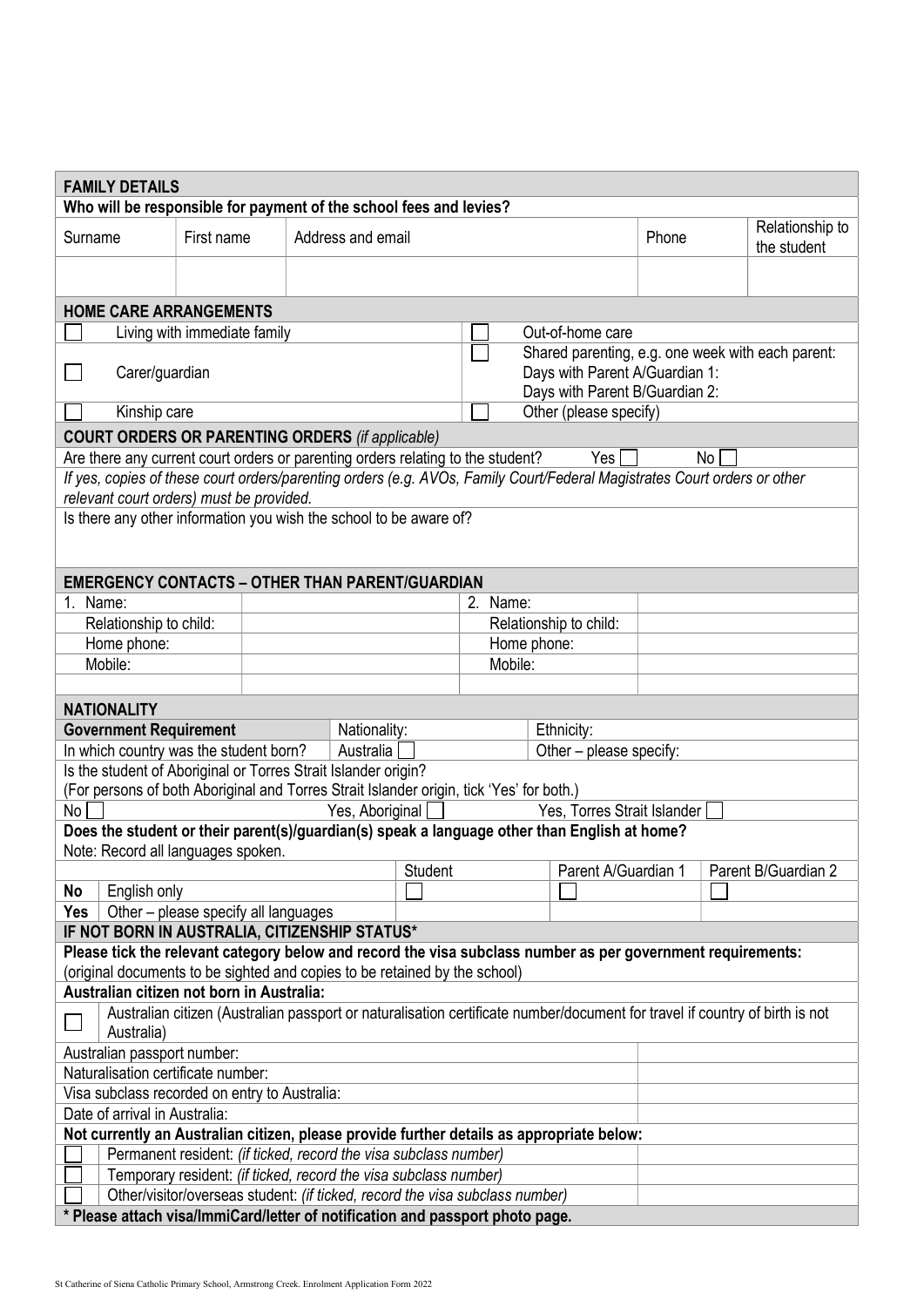| <b>MEDICAL INFORMATION</b>                                                                                                                                                                                                                                                                   |                                                                                                                                                                                                                                                                                                                                                                                                                                                   |                        |  |             |                    |                                   |    |
|----------------------------------------------------------------------------------------------------------------------------------------------------------------------------------------------------------------------------------------------------------------------------------------------|---------------------------------------------------------------------------------------------------------------------------------------------------------------------------------------------------------------------------------------------------------------------------------------------------------------------------------------------------------------------------------------------------------------------------------------------------|------------------------|--|-------------|--------------------|-----------------------------------|----|
| Doctor's name:                                                                                                                                                                                                                                                                               |                                                                                                                                                                                                                                                                                                                                                                                                                                                   |                        |  |             |                    |                                   |    |
| Street number and name:                                                                                                                                                                                                                                                                      |                                                                                                                                                                                                                                                                                                                                                                                                                                                   |                        |  |             |                    |                                   |    |
| Suburb:                                                                                                                                                                                                                                                                                      |                                                                                                                                                                                                                                                                                                                                                                                                                                                   |                        |  | Postcode:   |                    | Phone:                            |    |
| Medicare number:                                                                                                                                                                                                                                                                             |                                                                                                                                                                                                                                                                                                                                                                                                                                                   |                        |  | Ref number: |                    | Expiry:                           |    |
| Private health insurance:                                                                                                                                                                                                                                                                    | Yes                                                                                                                                                                                                                                                                                                                                                                                                                                               | No                     |  | Fund:       |                    | Number:                           |    |
| Ambulance cover:                                                                                                                                                                                                                                                                             | Yes                                                                                                                                                                                                                                                                                                                                                                                                                                               | No.                    |  | Number:     |                    |                                   |    |
| Medical condition:                                                                                                                                                                                                                                                                           | Please specify any relevant medical conditions for the student, e.g. asthma, diabetes,<br>anaphylaxis, and/or any medications prescribed for the student. A Medical Management Plan<br>signed by a relevant medical practitioner (doctor/nurse) will be required for each of the medical<br>conditions listed.<br>Please list specific details for any known allergies that do not lead to anaphylaxis, e.g. hay fever,<br>rye grass, animal fur. |                        |  |             |                    |                                   |    |
| Has the student been diagnosed as being at risk of anaphylaxis?                                                                                                                                                                                                                              |                                                                                                                                                                                                                                                                                                                                                                                                                                                   |                        |  |             | Yes                | No                                |    |
| If yes, does the student have an EpiPen or Anapen?                                                                                                                                                                                                                                           |                                                                                                                                                                                                                                                                                                                                                                                                                                                   |                        |  |             | Yes                | No                                |    |
|                                                                                                                                                                                                                                                                                              |                                                                                                                                                                                                                                                                                                                                                                                                                                                   |                        |  |             |                    |                                   |    |
| <b>IMMUNISATION</b> (please attach an immunisation history statement for your child)                                                                                                                                                                                                         |                                                                                                                                                                                                                                                                                                                                                                                                                                                   |                        |  |             |                    |                                   |    |
|                                                                                                                                                                                                                                                                                              | All vaccines are recorded on the Australian Immunisation<br>Immunisation history statement attached:<br>Register (AIR). You are required to obtain an immunisation<br>No<br>Yes I<br>history statement for your child (visit myGov) and provide it to<br>If no, please provide explanation:<br>the school with this enrolment form.                                                                                                               |                        |  |             |                    |                                   |    |
| If the student entered Australia on a humanitarian visa, did<br>they receive a refugee health check?                                                                                                                                                                                         |                                                                                                                                                                                                                                                                                                                                                                                                                                                   |                        |  | $Yes \Box$  | $No$ $\Box$        |                                   |    |
| Please provide all required information to allow us to meet our duty of care obligations and facilitate the smooth transition of<br>your child into our school. It will assist the school to implement appropriate adjustments and strategies to meet the particular<br>needs of your child. |                                                                                                                                                                                                                                                                                                                                                                                                                                                   |                        |  |             |                    |                                   |    |
| <b>ADDITIONAL NEEDS</b>                                                                                                                                                                                                                                                                      |                                                                                                                                                                                                                                                                                                                                                                                                                                                   |                        |  |             |                    |                                   |    |
| Is your child eligible or currently receiving National Disability Insurance Scheme (NDIS) support? Yes                                                                                                                                                                                       |                                                                                                                                                                                                                                                                                                                                                                                                                                                   |                        |  |             |                    |                                   | No |
| Does your child present with:                                                                                                                                                                                                                                                                |                                                                                                                                                                                                                                                                                                                                                                                                                                                   |                        |  |             |                    |                                   |    |
| autism (ASD)                                                                                                                                                                                                                                                                                 |                                                                                                                                                                                                                                                                                                                                                                                                                                                   | behavioural concerns   |  |             | hearing impairment |                                   |    |
| intellectual disability/                                                                                                                                                                                                                                                                     |                                                                                                                                                                                                                                                                                                                                                                                                                                                   | mental health issues   |  |             | difficulties       | oral language/communication       |    |
| developmental delay<br>ADD/ADHD                                                                                                                                                                                                                                                              |                                                                                                                                                                                                                                                                                                                                                                                                                                                   | acquired brain injury  |  |             | vision impairment  |                                   |    |
| giftedness                                                                                                                                                                                                                                                                                   |                                                                                                                                                                                                                                                                                                                                                                                                                                                   | physical impairment    |  |             |                    | other condition (please specify)  |    |
|                                                                                                                                                                                                                                                                                              |                                                                                                                                                                                                                                                                                                                                                                                                                                                   |                        |  |             |                    |                                   |    |
| Has your child ever seen a:                                                                                                                                                                                                                                                                  |                                                                                                                                                                                                                                                                                                                                                                                                                                                   |                        |  |             |                    |                                   |    |
| paediatrician                                                                                                                                                                                                                                                                                |                                                                                                                                                                                                                                                                                                                                                                                                                                                   | physiotherapist        |  |             | audiologist        |                                   |    |
| psychologist/counsellor                                                                                                                                                                                                                                                                      |                                                                                                                                                                                                                                                                                                                                                                                                                                                   | occupational therapist |  |             | speech pathologist |                                   |    |
| psychiatrist                                                                                                                                                                                                                                                                                 |                                                                                                                                                                                                                                                                                                                                                                                                                                                   | continence nurse       |  |             |                    | other specialist (please specify) |    |
|                                                                                                                                                                                                                                                                                              |                                                                                                                                                                                                                                                                                                                                                                                                                                                   |                        |  |             |                    |                                   |    |
| Have you attached all relevant information/reports? Yes                                                                                                                                                                                                                                      |                                                                                                                                                                                                                                                                                                                                                                                                                                                   |                        |  |             | No                 |                                   |    |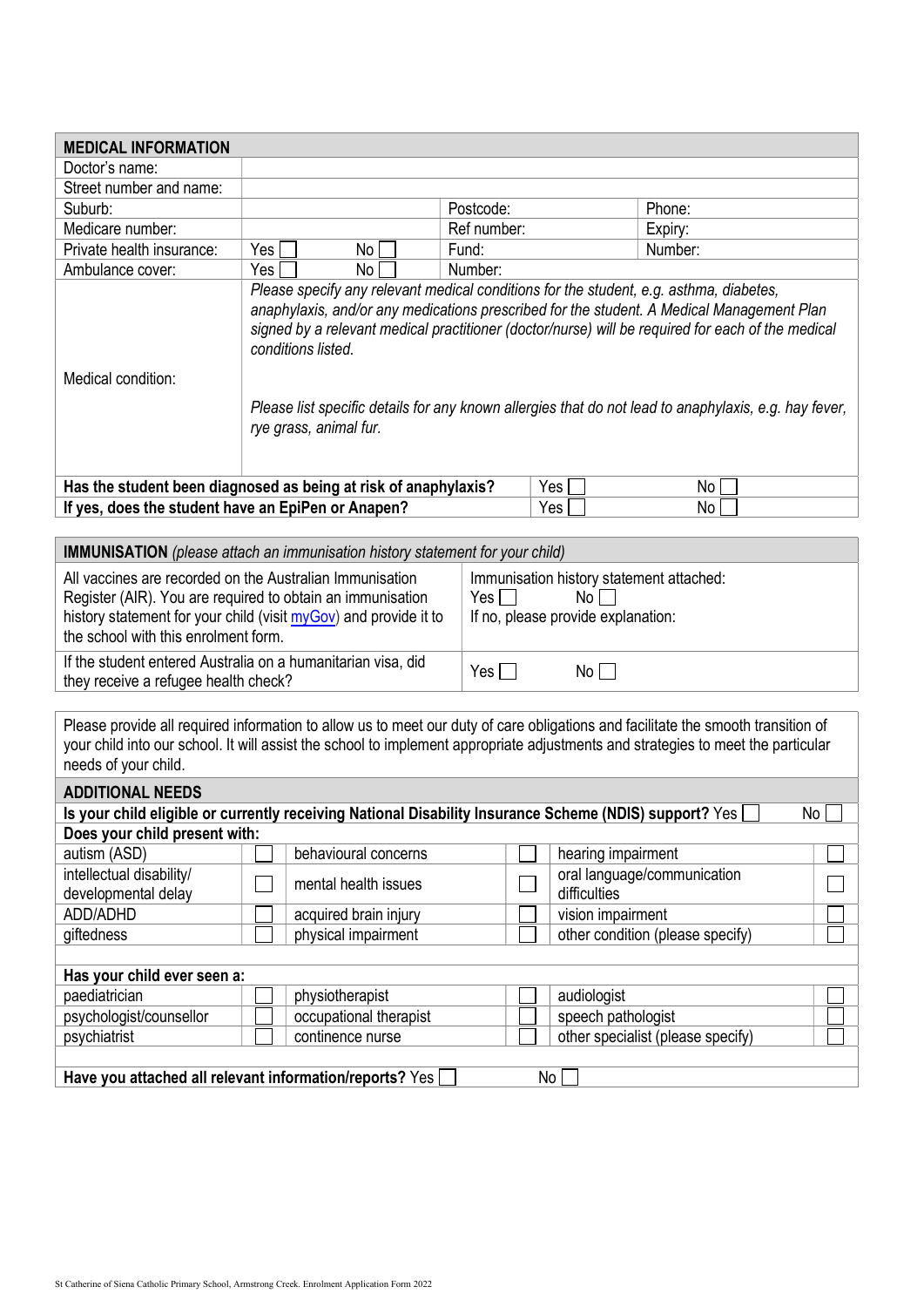| <b>SACRAMENTAL INFORMATION</b> |       |         |  |  |  |
|--------------------------------|-------|---------|--|--|--|
| Baptism:                       | Date: | Parish: |  |  |  |
| Confirmation:                  | Date: | Parish: |  |  |  |
| Reconciliation:                | Date: | Parish: |  |  |  |
| Communion:                     | Date: | Parish: |  |  |  |
| Current parish:                |       |         |  |  |  |

### PREVIOUS SCHOOL/PRESCHOOL PERMISSION

Name and address of previous school/preschool:

I/We give permission for the school to contact the previous school or preschool and to gather relevant reports and information to support educational planning: No  $\Box$  Yes  $\Box$ 

(If yes, please complete  $Form B$  Sample Consent for Transferring Information.)

| SIBLINGS ATTENDING A SCHOOL/PRESCHOOL                                                                    |                  |            |               |  |  |  |
|----------------------------------------------------------------------------------------------------------|------------------|------------|---------------|--|--|--|
| List all children in your family attending school or preschool (oldest to youngest) – include applicant: |                  |            |               |  |  |  |
| Name                                                                                                     | School/preschool | Year/grade | Date of birth |  |  |  |
|                                                                                                          |                  |            |               |  |  |  |
|                                                                                                          |                  |            |               |  |  |  |
|                                                                                                          |                  |            |               |  |  |  |

| <b>PARENT/CARER/GUARDIAN</b><br>SIGNATURE: | Date: |
|--------------------------------------------|-------|
| <b>PARENT/CARER/GUARDIAN</b><br>SIGNATURE: | Date: |

Note: The Victorian Government provides the following guidance regarding admission requirements:

**Consent** 

The signature of:

- student, if they are over 15 and living independently
- parent as defined in the Family Law Act 1975 Note: In the absence of a current court order, each parent of a child who is not 18 has equal parental responsibility.
- both parents for parents who are separated, or a copy of the court order with any impact on the relationship between the family and the school
- an informal carer, with a statutory declaration. Carers:
	- may be a relative or other carer
	- have day-to-day care of the student with the student regularly living with them
	- may provide any other consent required e.g. excursions.

Notes for informal carer:

- statutory declarations apply for 12 months
- the wishes of a parent prevail in the event of a dispute between a parent legally responsible for a student and an informal carer.

Note: Secondary students may complete parts of the form and co-sign.

Disclaimer: Personal information will be held, used and disclosed in accordance with the school's Privacy Collection Notice and Privacy Policy available on its website www.stcatherine.catholic.edu.au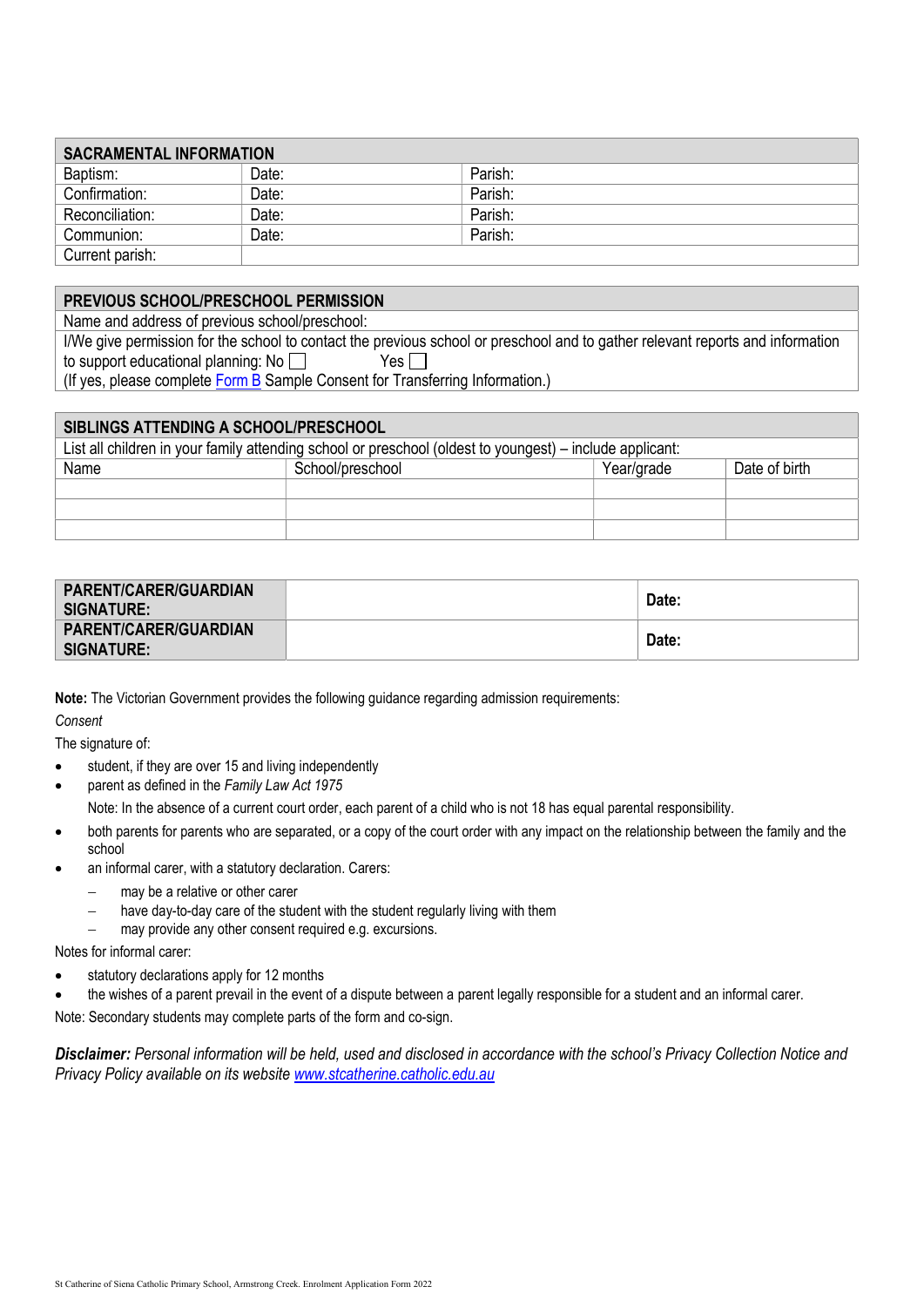# PHOTOGRAPH/RECORDING PERMISSION FORM



### Dear Parent/Guardian

At certain times throughout the year, students may have the opportunity to be photographed or recorded/filmed by the school or its service providers for school publications, such as the school's newsletter or website and social media, or to promote the school in newspapers and other media.

Catholic Education Melbourne (CEM) and the Catholic Education Commission of Victoria Ltd (CECV) may also wish to use student photographs/recordings in print and online promotional, marketing, media and educational materials.

We would like permission to use your child's photograph/recording for the above purposes. Please complete the permission form below and return it to the school as soon as possible.

Thank you for your continued support.

|           | <b>STUDENT'S FULL NAME:</b>                                                                                                                             | <b>YEAR LEVEL:</b> |  |
|-----------|---------------------------------------------------------------------------------------------------------------------------------------------------------|--------------------|--|
| $\bullet$ | give permission for my child's:                                                                                                                         |                    |  |
|           | name<br>—<br>photograph &<br>recording                                                                                                                  |                    |  |
|           | to be published by the school on/in:                                                                                                                    |                    |  |
|           | the school website<br>$\overline{\phantom{0}}$<br>social media<br>—<br>promotional materials<br>$\overline{\phantom{0}}$<br>newspapers and other media. |                    |  |

- I authorise CEM/the CECV to use the photograph/recording in material available free of charge to schools and education departments around Australia for CEM/the CECV's promotional, marketing, media and educational purposes.
- I give permission for a photograph/recording of my child to be used by the school/CEM/the CECV in the agreed publications without acknowledgment, remuneration or compensation.
- I understand and agree that if I do not wish to consent to my child's photograph/recording appearing in any or all of the publications above, or if I wish to withdraw this authorisation and consent, it is my responsibility to notify the school.

LICENSED UNDER NEALS: The photograph/recording may appear in material which will be available to schools and education departments around Australia under the National Educational Access Licence for Schools (NEALS), which is a licence between education departments of the various states and territories, allowing schools to use licensed material wholly and freely for educational purposes.

| Name of parent/guardian<br>(please circle):                           |       |  |
|-----------------------------------------------------------------------|-------|--|
| Signed: parent/guardian                                               | Date: |  |
| If the student is aged 15+, they<br>may also sign:<br>Signed: student | Date: |  |

Any permission and consent given may be withdrawn by the parent/guardian or student (if they are aged 15 or over) by notifying the school in advance of any photograph or recording being made.

Disclaimer: Personal information will be held, used and disclosed in accordance with the school's Privacy Collection Notice and Privacy Policy available on its website www.stcatherine.catholic.edu.au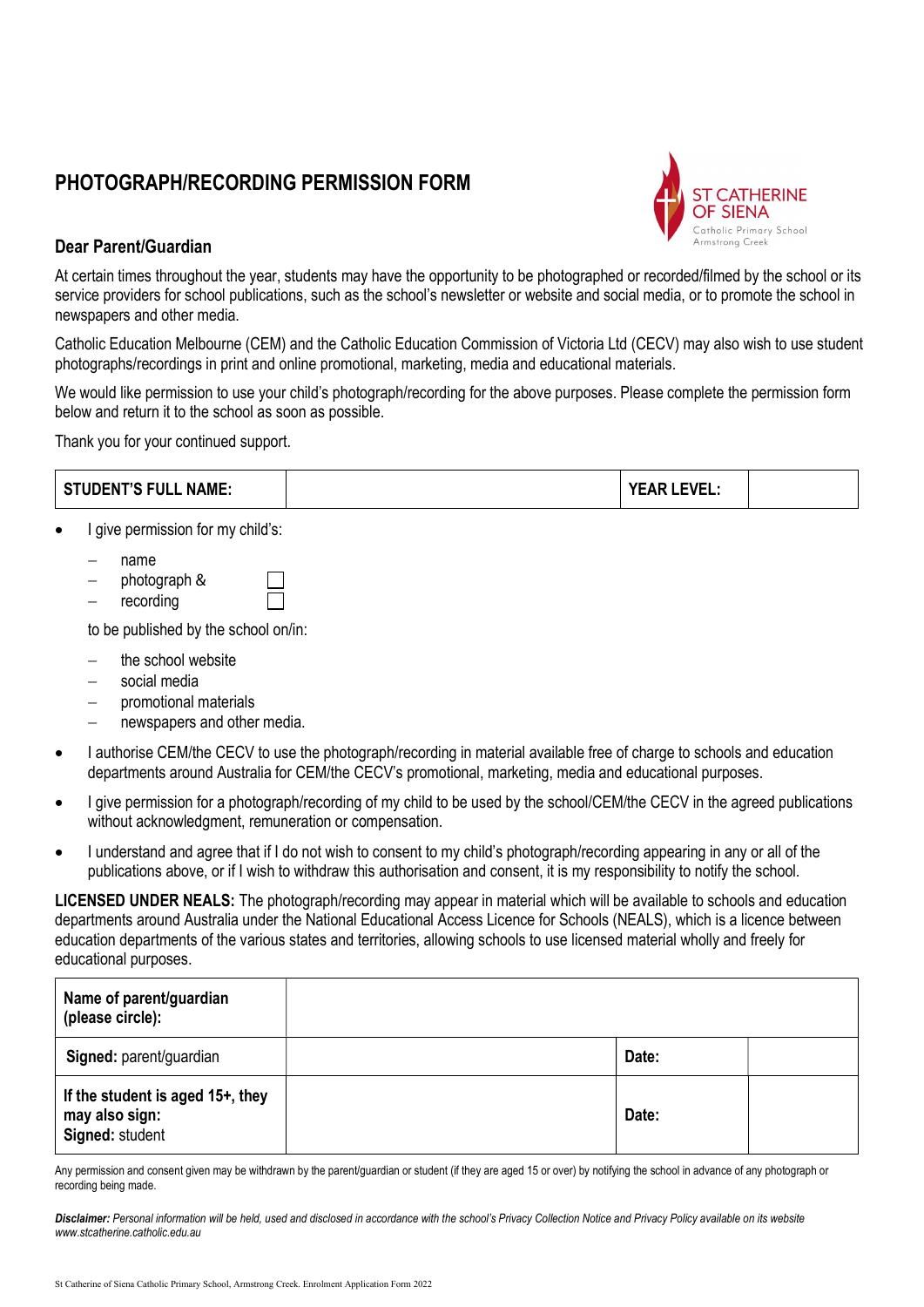#### Explanatory Statement

#### 1. Preamble

- 1.1. Catholic education is intrinsic to the mission of the Church. It is one means by which the Church fulfils its role in assisting people to discover and embrace the fullness of life in Christ. Catholic schools offer a broad, comprehensive curriculum imbued with an authentic Catholic understanding of Christ and his teaching, as well as a lived appreciation of membership of the Catholic Church.
- 1.2. Parents and guardians, as the first educators of their children, enter into a partnership with the Catholic school to promote and support their child's education. Parents and quardians must assume a responsibility for maintaining this partnership by supporting the school in furthering the spiritual and academic life of their children.

#### 2. Enrolment

- 2.1. You are required to provide particular information about your child during the enrolment process, both at the application stage and if the school offers your child a place. Please note that lodgement of the enrolment form does not guarantee enrolment at the school. If the information requested is not provided, we may not be able to enrol your child.
- 2.2. To meet school and government requirements, you will need to provide the school with a completed enrolment form including, among other things, the information listed below.

| evidence of your child's date of birth, e.g. birth certificate,<br>passport                                               | information about the language(s) your child speaks and/or hears at home                                                                                                                                                                                 |
|---------------------------------------------------------------------------------------------------------------------------|----------------------------------------------------------------------------------------------------------------------------------------------------------------------------------------------------------------------------------------------------------|
| religious denomination                                                                                                    | nationality and/or citizenship including the visa subclass granted upon entry<br>to Australia (prior to citizenship being granted) where applicable                                                                                                      |
| names and addresses of the child and parents/guardians;<br>telephone numbers (home, work, mobile) of<br>parents/guardians | doctor's name and telephone number                                                                                                                                                                                                                       |
| names of emergency contacts and their details                                                                             | information on additional learning needs (for example, whether your child<br>requires additional support in relation to mobility, language, social skills<br>development, welfare needs, challenging behaviours, adjustments to the<br>curriculum, etc.) |
| specific residence arrangements                                                                                           | parenting agreements or court orders, including any guardianship orders                                                                                                                                                                                  |

- 2.3. After lodgement of this form, school staff may need to request further information, for example in relation to any parenting orders, medical conditions or additional learning needs that you have noted on the enrolment form. In addition, it is often useful for parents/guardians to attend a meeting with school staff prior to enrolment to discuss any additional needs your child may have. An interpreter may be organised, if required.
- 2.4. Subject to any special exercise of discretion by the parish priest, the following list provides an agreed order of priority for enrolment in our school, which is consistent with the enrolment policy for all Catholic schools. The order of priority is:
	- a) Catholic children who are residents of the parish
	- b) Catholic children who do not reside in the parish but are recognised as parishioners by the parish priest
	- c) Catholic children from other parishes (for pastoral reasons)<br>d) children from non-Catholic Eastern churches who reside in
	-
	- d) children from non-Catholic Eastern churches who reside in the parish<br>e) children from non-Catholic Eastern churches who reside outside the p children from non-Catholic Eastern churches who reside outside the parish
	- f) other Christian children who reside in the parish
	-
	- g) other Christian children who reside outside the parish<br>b) non-Christian children who reside in the parish non-Christian children who reside in the parish
	- i) non-Christian children who reside outside the parish.

#### 3. Fees

- 3.1. The setting of fee levels and other compulsory charges in Catholic schools is the responsibility of the school, taking into account the allocation of government funds. The school offers a number of methods for paying fees to reduce any financial burden and to assist financial planning. If you have difficulty in meeting the required fee payment, you are welcome to discuss this with the principal of the school.
- 3.2. The fees must be paid for a child to enrol and to continue enrolment at the school. The school has discretion whether to allow a child to participate in optional or extracurricular school events, such as paid school excursions or extracurricular activities, while fees remain due and payable.

#### 4. Enrolment under minimum school entry age

- 4.1. Catholic Education Melbourne Enrolment for Schools Policy 2.4 is intended to ensure that, when enrolling students, Catholic schools are compliant with relevant Victorian and Australian government legislation. The minimum starting age for a child to be enrolled in a Victorian school is four years and eight months, i.e. a child must turn five by 30 April in the year of starting school. Enrolment of children under the minimum school entry age and pre-Prep programs require approval from Catholic Education Melbourne via the 'Application for Early Age Entry to School'.
- 4.2. In the rare situations where:
	- a parent/guardian seeks enrolment of a child under the minimum starting age
	- b) the principal supports the enrolment of that child at the school

the approval of the Executive Director of Catholic Education Melbourne is required before enrolment under the minimum starting age can occur. Approval for early age enrolment will only be granted in exceptional circumstances.

#### 5. Child safe environment

- 5.1. Catholic school communities have a moral, legal and mission-driven responsibility to create nurturing school environments where children are respected, their voices are heard, and where they are safe and feel safe.
- 5.2. Every person involved in Catholic education, including all parents at our school, has a responsibility to understand the importance and specific role they play individually and collectively to ensure that the wellbeing and safety of all children is at the forefront of all they do and every decision they make.
- 5.3. Our school's child safe policies, codes of conduct and practices set out our school's commitment to child safety, and the processes for identifying, communicating, reporting and addressing concerning behaviour and allegations of child abuse. These documents establish clear expectations for all staff and volunteers for appropriate behaviour with children in order to safeguard them against abuse.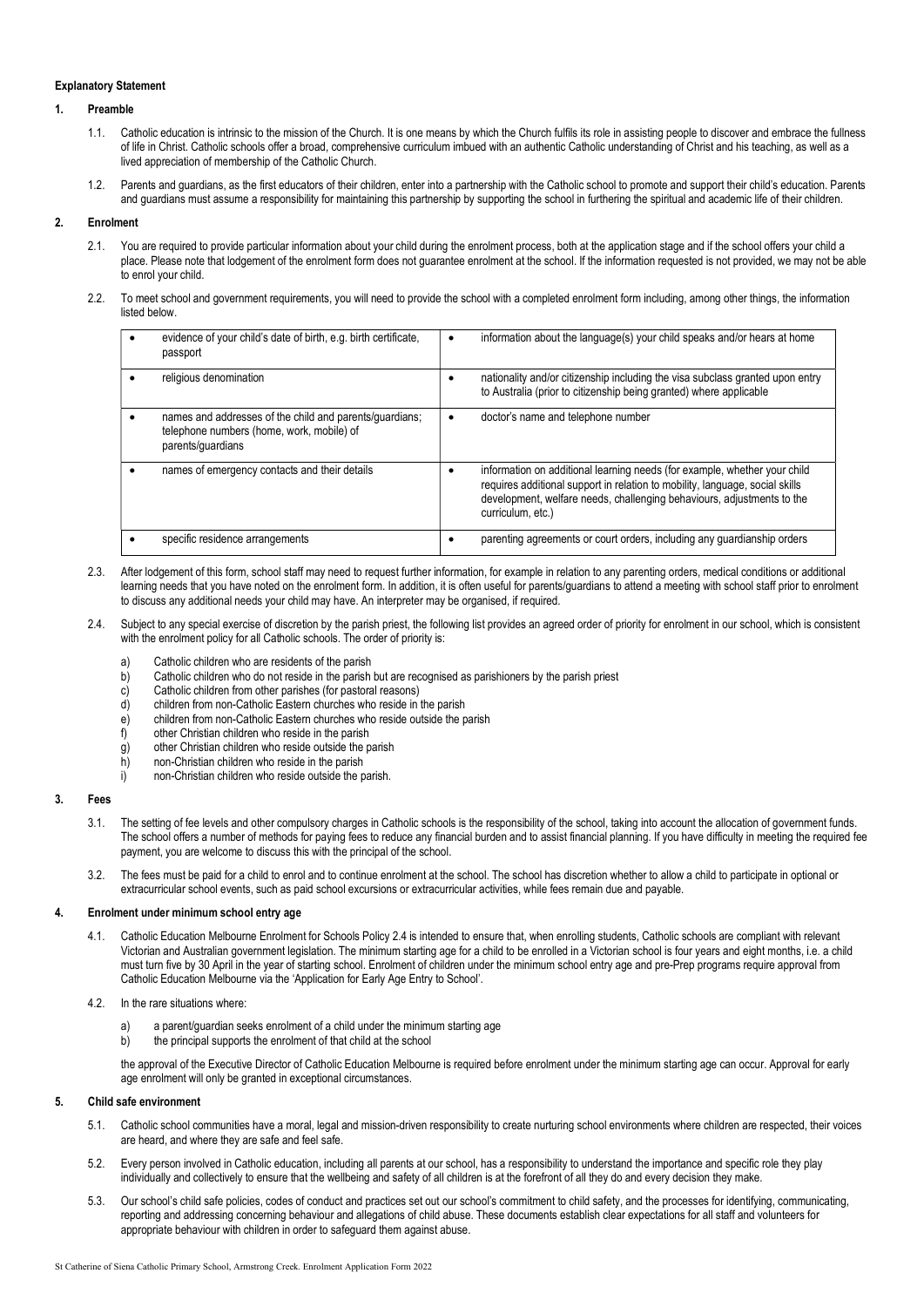- 5.4. Our school has established human resources practices where newly recruited staff, existing staff and volunteers in our school understand the importance of child safety, are trained to minimise the risk of child abuse, and are aware of our school's relevant policies and procedures. Our school also provides ongoing training, supervision and monitoring of staff to ensure that they are suitable to work with children as part of our human resources practices.
- 5.5. Our school has robust, structured risk management processes that help establish and maintain a child safe environment, which involves consideration of possible broad-based risk factors across a wide range of contexts, environments, relationships and activities that children within our school engage in.
- 5.6. Our school, in partnership with families, ensures children and young people are engaged and are active participants in decision-making processes, particularly those that may have an impact on their safety. This means that the views of staff, children, young people and families are taken seriously and their concerns are addressed in a just and timely manner.
- 5.7. Our school's child safety policies and procedures are readily available and accessible. Further details on the Catholic education community's commitment to child safety across Victoria can be accessed by visiting:
	- Catholic Education Commission of Victoria Ltd's child safety page www.cecv.catholic.edu.au/Our-Schools/Child-Safety
	- b) Catholic Education Melbourne's child safety page www.cem.edu.au/Our-Schools/Choosing-a-School/Child-Safety.aspx.

#### 6. Terms of enrolment regarding acceptable behaviour

- 6.1. Our school is a community that exemplifies the gospel values of love, forgiveness, justice and truth. The school community recognises that everyone has the right to be respected, to feel safe and be safe; and, in this regard, understands their rights and acknowledges their obligation to behave responsibly.
- 6.2. Every person at the school has a right to feel safe, to be happy and to learn; therefore, we aim to:
	- a) promote the values of honesty, fairness and respect for others<br>b) acknowledge the worth of all members of the community and t
	- acknowledge the worth of all members of the community and their right to work and learn in a positive environment
	- c) maintain good order and harmony
	- d) affirm cooperation as well as responsible independence in learning
	- e) foster self-discipline and develop responsibility for one's own behaviour.
- 6.3. The school administration, in consultation with the school community wherever appropriate, will prescribe standards of dress, appearance and behaviour for the student body. As a term of your child's enrolment, parents and guardians are expected to comply with the school's behaviour aims and code of conduct, and to support the school in upholding prescribed standards of dress, appearance and behaviour.
- 6.4. Unacceptable behaviour by a child, or repeated behaviour by a parent or guardian that, in the school's view, is unacceptable and damaging to the partnership between parent/guardian and school, may result in suspension or termination of the child's enrolment.

#### 7. Terms of enrolment regarding conformity with principles of the Catholic faith

7.1. As a provider of Catholic education, the principal will take into account the need for the school community to represent and comply with the doctrines, beliefs and principles of the Catholic faith when making decisions regarding matters of school administration, including enrolment. Students and families who are members of other faiths are warmly welcomed at our school. However, the school reserves the right to exercise its administrative discretion in appropriate circumstances, where it is necessary to do so to avoid injury to the religious sensitivities of the Catholic school community.

#### 8. Terms of enrolment regarding provision of accurate information

- It is vitally important that the school is made aware of each child's individual circumstances insofar as these may impact upon their physical, functional, emotional or educational needs, particularly where the school is required to provide additional support to the child.
- 8.2. Parents and guardians must provide accurate and up-to-date information when completing an enrolment form and must supply the school, prior to enrolment, any additional information as may be requested, including copies of documents such as medical/specialist reports (where relevant to the child's schooling), reports from previous schools, court orders or parenting agreements. Provision of requested documentation is regarded as a condition of enrolment, and enrolment may be refused where a parent/guardian has unreasonably refused to provide requested information or knowingly withheld relevant information from the school.
- 8.3. Where, during the course of a child's enrolment, new information becomes available that is material to the child's educational and/or safety/wellbeing needs, it is a term of the child's continuing enrolment that such information is provided to the school promptly.
- 8.4. The provision of an inaccurate residential address or failure to provide an updated residential address for the child will also be treated as a breach of the terms of enrolment.

#### 9. Enrolment for children with additional needs

- 9.1. The school welcomes parents/guardians who wish to enrol a child with additional needs and will do everything possible to accommodate the child's needs, provided that an understanding has been reached between the school and parents/guardians prior to enrolment regarding:
	- a) the nature of any diagnosed or suspected medical condition/disability, or any other circumstances that are relevant to the child's additional learning needs (for example, giftedness or an experience of trauma)
	- b) the nature of any additional assistance that is recommended/appropriate to be provided to the child (for example, medical or specialist equipment, specialist referrals, specific welfare support, modifications to the classroom environment or curriculum, aide assistance, individual education programs, behaviour support plans or other educational interventions as may be relevant)
	- c) the individual physical, functional, emotional or educational goals that are appropriate to the child, and how the parents/guardians and the school will work in partnership to achieve these goals
	- d) any limitations on the school's ability to provide the additional assistance requested.
- 9.2. The process for enrolling students with additional needs is otherwise the same as for enrolling any student.
- 9.3. As every child's educational needs can change over time, it will often be necessary for the school to review any additional assistance that is being provided to the child, in consultation with parents/guardians and the child's treating medical/allied health professionals, in order to assess whether:
	- a) the additional assistance remains necessary and/or appropriate to the child's needs
	- b) the additional assistance is having the anticipated positive effect on the child's individual physical, functional, emotional or educational goals<br>it remains within the school's ability to continue to provide the additi
	- c) it remains within the school's ability to continue to provide the additional assistance, given any limitations that may exist.

#### 10. Assessment and updates

10.1. Various opportunities are provided to keep you up to date with your child's progress. You will receive two comprehensive written reports each year and arrangements will be made for at least one interview where you can discuss your child's development with their teacher. In addition, you can always contact the school to arrange a meeting if you have any concerns or wish to receive an update on progress.

Disclaimer: Personal information will be held, used and disclosed in accordance with the school's Privacy Collection Notice and Privacy Policy available on its website www.stcatherine.catholic.edu.au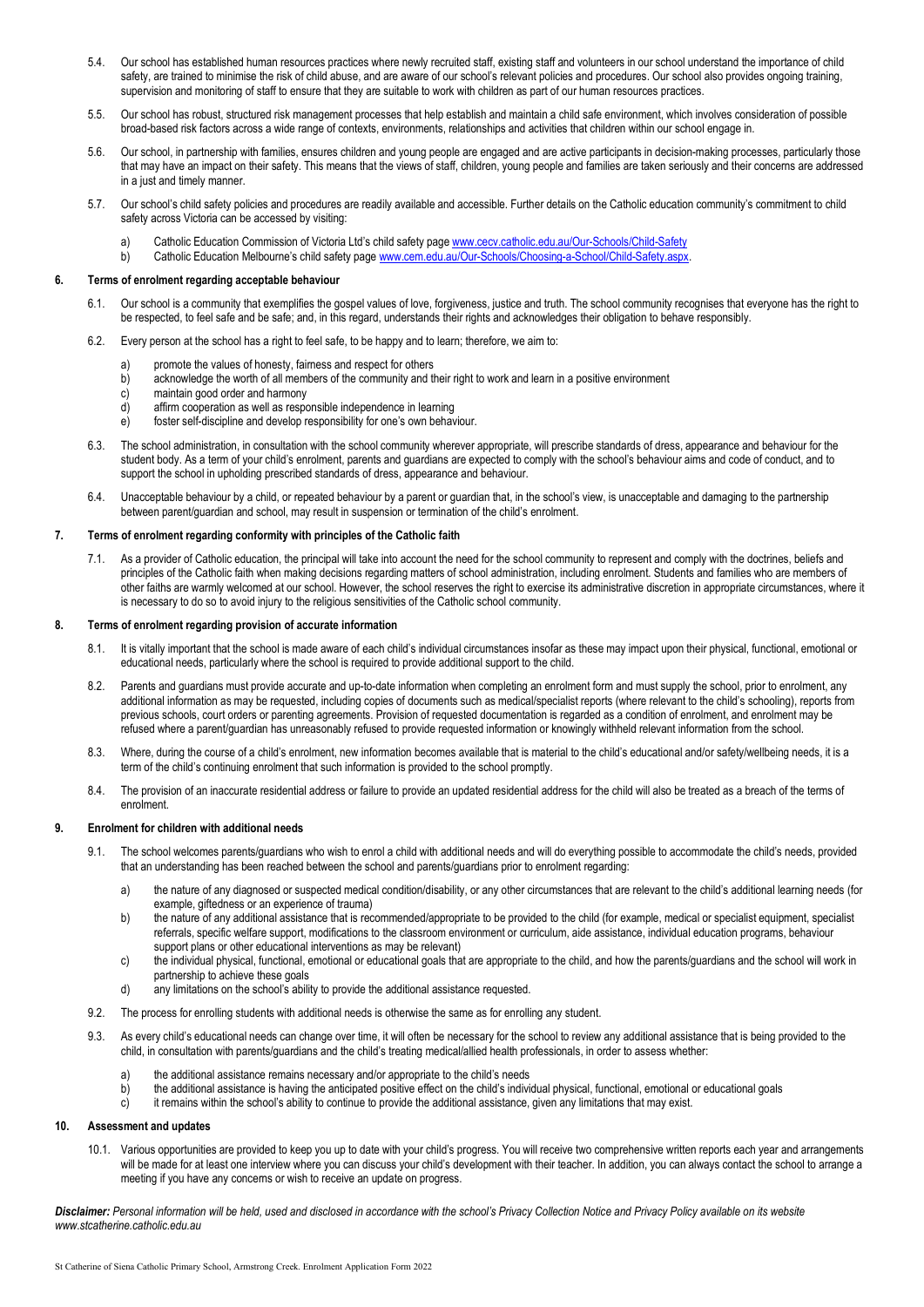# Agreement

I acknowledge that I understand and accept the terms and conditions of enrolment as set out in the Explanatory Statement and, if enrolment is accepted, I agree that there are certain expectations, obligations and guarantees required of parents/guardians of the school's students, so that a harmonious relationship may be established:

- I will support and abide by school policies and rules, as amended from time to time, in relation to programs of studies, sports, pastoral care, school uniform, acceptable behaviour, child safety, discipline and general operations of the school
- I will ensure that the information I have provided is kept up to date throughout the period of enrolment and I will notify the school promptly of any changes to that information (e.g. change of residential address, changes to parenting orders)
- I will pay the current school fees and levies for my child and also pay any variation or increase of fees and levies as required upfront at the beginning of the school year or fortnightly / Monthly Instalments as per the family fee agreement, or I will otherwise notify the school immediately if I am experiencing financial difficulties
- I will support my child's participation in the religious life of the school
- I will attend parent/teacher and information evenings which relate to my child
- In the event I have any concerns, I will raise them initially with the relevant teacher or the school principal
- I will treat all members of the school community with respect as befits a Catholic school
- If in time of emergencies, accidents or serious illness I cannot be contacted, I give permission for the principal (or their representative) to seek medical attention for my child as required (which may include transportation to the nearest hospital, medical centre or doctor by ambulance or private vehicle). I also understand that the signatories below are required to meet any costs incurred
- As a parent/guardian, I understand that if this application is successful, I will support the vision of the school and parish. In accepting the enrolment, I agree to abide by all of the school's policies, procedures and protocols (Policies). These Policies are reviewed regularly and may be subject to change at the school's discretion. I will work with the school to support any academic/social/behavioural needs of my child. I agree to support my child's participation in the religious life of the school (e.g. school liturgies, Masses etc.). The consequence of not complying with the school's Policies may result in the termination of the enrolment.

I understand that if any misleading information has been provided, or any omission of significant information is made in the application for enrolment, acceptance will not be granted; or, if discovered after acceptance, enrolment may be withdrawn.

| <b>Parent A/Guardian 1</b><br>signature: | Date: |
|------------------------------------------|-------|
| <b>Parent B/Guardian 2</b><br>signature: | Date: |

Disclaimer: Personal information will be held, used and disclosed in accordance with the school's Privacy Collection Notice and Privacy Policy available on its website www.stcatherine.catholic.edu.au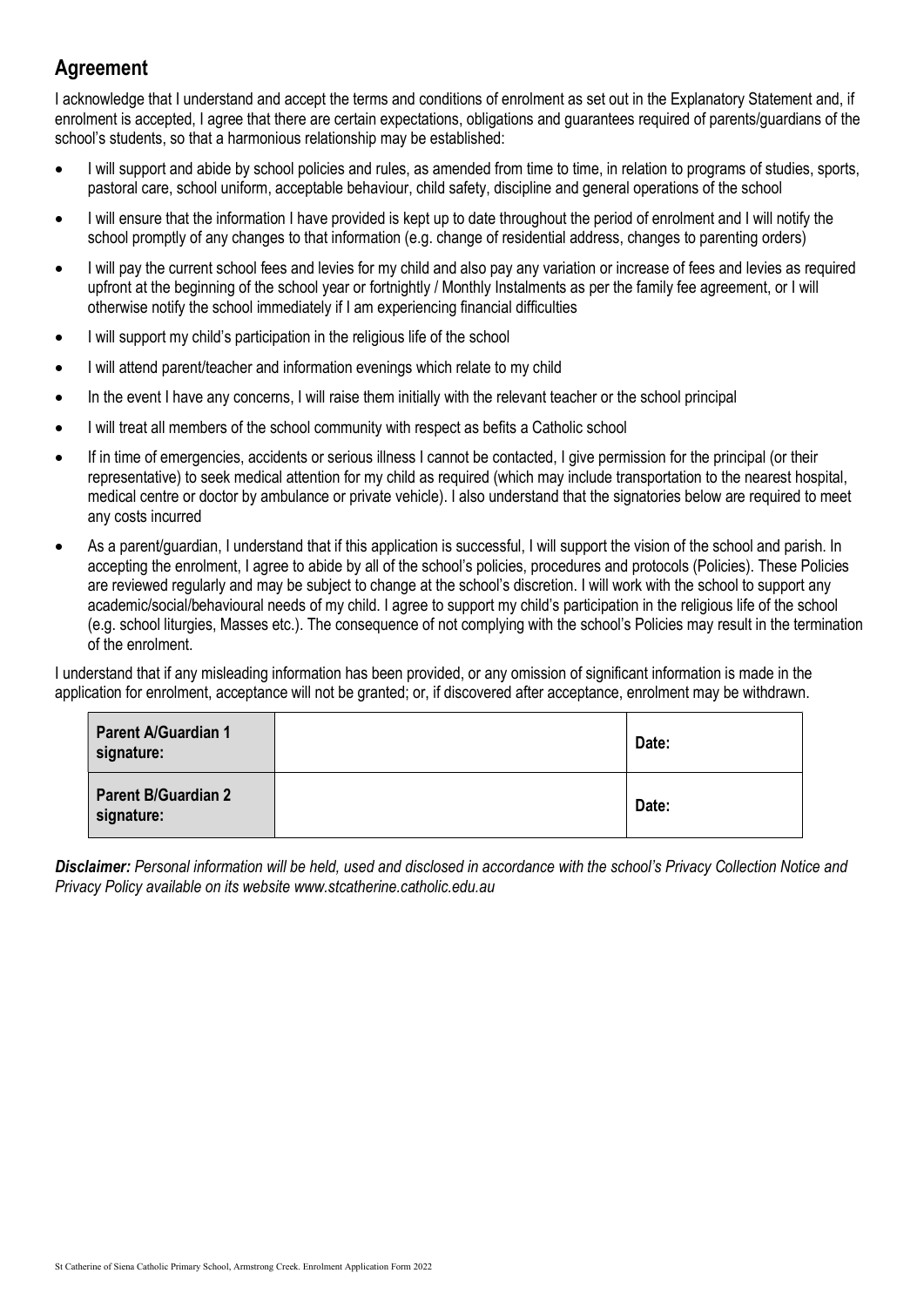# SCHOOL FAMILY OCCUPATION INDEX

# PARENT OCCUPATION GROUPS

Please select the appropriate group from the following list.

### GROUP N: Unemployed for more than 12 months

If you are not currently in paid work but have had a job in the last 12 months, or have retired in the last 12 months, please use your last occupation to select from the list. If you have not been in paid work for the last 12 months, enter 'N' into the 'occupation code' field on the enrolment form.

## OCCUPATION GROUP A

### SENIOR MANAGEMENT IN LARGE BUSINESS ORGANISATIONS, GOVERNMENT ADMINISTRATION AND DEFENCE AND QUALIFIED PROFESSIONALS

### Senior management in large business organisations

Senior Executive/Manager/Department Head in industry, commerce, media or other large organisations

- Business [e.g. chief executive, managing director, company secretary, finance director, chief accountant, personnel/industrial relations manager, research and development manager]
- Media [e.g. newspaper editor, film/television/radio/ stage producer/director/manager]

### Government administration

- Public service manager (Section head or above) [e.g. regional director, hospital/health services/nurse administrator, school principal, faculty head/dean, library/museum/gallery director, research/facility manager, police/fire services administrator]
- Defence Forces commissioned officer

Qualified professionals – generally have a degree or higher qualifications and experience in applying this knowledge to: design, develop or operate complex systems, identify, treat and advise on problems, teach others

Health, Education, Law, Social Welfare, Engineering, Science, Computing, Business, Air/sea transport professionals

- Health [e.g. GP or specialist, registered nurse, dentist, pharmacist, optometrist, physiotherapist, chiropractor, veterinarian, psychologist, therapy professional, radiographer, podiatrist, dietician]
- Education [e.g. school teacher, university lecturer, VET/special education/ESL/private teacher, education officer]
- Law [e.g. judge, magistrate, barrister, coroner, solicitor, lawyer]
- Social Welfare [e.g. social/welfare/community worker, counsellor, minister of religion, economist, urban/regional planner, sociologist, librarian, records manager, archivist, interpreter/translator]
- Engineering [e.g. architect, surveyor, chemical/ civil/electrical/mechanical/mining/other engineer]
- Science [e.g. scientist, geologist, meteorologist, metallurgist]
- Computing [e.g. IT services manager, computer systems designer/administrator, software engineer, systems/applications programmer]
- Business [e.g. management consultant, business analyst, accountant, auditor, policy analyst, actuary, valuer]
- Air/sea transport [e.g. aircraft pilot, flight officer, flying instructor, air traffic controller, ship's captain/officer/pilot]

## OCCUPATION GROUP B

#### OTHER BUSINESS OWNERS/MANAGERS, ARTS/MEDIA/SPORTSPERSONS AND ASSOCIATE PROFESSIONALS

#### Business owner/manager

- Farm/business owner/manager [e.g. crop and/or livestock farmer/farm manager, stock and station agent, building/construction, manufacturing, mining, wholesale, import/export, transport business manager, real estate business]
- Specialist manager [e.g. works manager, engineering manager, sales/marketing manager, purchasing manager, supply/shipping manager, customer service manager, property manager, personnel, industrial relations]
- Financial services manager [e.g. bank branch] manager, finance/investment/insurance broker, credit/loans officer]
- Retail sales/services manager [e.g. shop, post office, restaurant, real estate agency, travel agency, betting agency, petrol station, hotel/motel/caravan park, sports centre, theatre/cinema, gallery, car rental, car fleet, railway station]

### Arts/media/sportspersons

- Artist/writer [e.g. editor, journalist, author, media presenter, photographer, designer, illustrator, musician, actor, dancer, painter, potter, sculptor]
- Sports [e.g. sportsman/woman, coach, trainer, sports official]

Associate professionals – generally have diploma/technical qualifications and provide support to managers and professionals

Health, Education, Law, Social Welfare, Engineering, Science, Computing, Business/administration

- Medical, science, building, engineering, computer technician/associate professional
- Health/social welfare [e.g. enrolled nurse, community health worker, paramedic/ambulance officer, massage therapist, welfare/parole officer, youth worker, dental hygienist/technician]
- Law [e.g. police officer, government inspector, examiner or assessor, occupational/environmental health officer, security advisor, private investigator, law clerk, court officer, bailiff]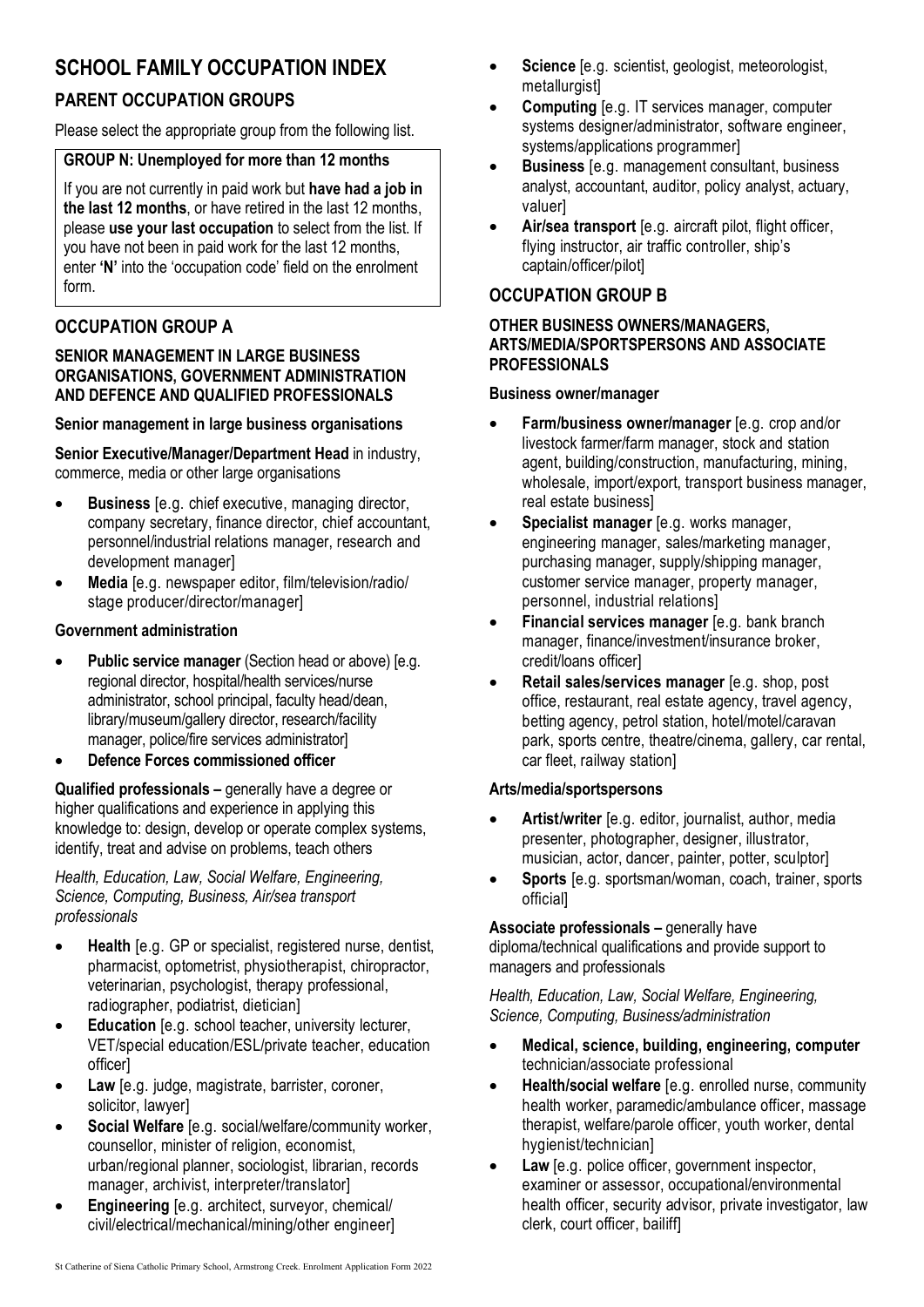- Business/administration [e.g. recruitment/ employment/industrial relations/training officer, marketing/advertising specialist, market research analyst, technical sales representative, retail buyer, office/business manager, project manager/ administrator, other managing supervisors]
- Defence Forces [e.g. senior non-commissioned officer]
- Other [e.g. library technician, museum/gallery technician, research assistant, proof reader]

## OCCUPATION GROUP C

### TRADESMEN/WOMEN, CLERKS AND SKILLED OFFICE, SALES AND SERVICE STAFF

Tradesmen/women – generally have completed a four-year trade certificate, usually by apprenticeship. All tradesmen/ women are included in this group.

• Trades [e.g. electrician, plumber, welder, cabinet maker, carpenter, joiner, plasterer, tiler, stonemason, painter decorator, butcher, pastry cook, panel beater, fitter, toolmaker, aircraft engineer]

### Clerks, skilled office, sales and service staff

- Clerk [e.g. bookkeeper, bank clerk, PO clerk, statistical/actuarial clerk, accounts/claims/audit/ payroll clerk, personnel records clerk, registry/ filing clerk, betting clerk, production recording clerk, stores/inventory clerk, purchasing/order clerk, freight/transport/shipping clerk/despatcher, bond clerk, customs agent/clerk, customer inquiry/complaints/ service clerk, hospital admissions clerk]
- Office [e.g. secretary, personal assistant, desktop publishing operator, switchboard operator]
- Sales [e.g. company sales representative (goods and services), auctioneer, insurance agent/assessor/loss adjuster, market researcher]
- Carer [e.g. aged/disabled/refuge care worker, child care assistant, nanny]
- Service [e.g. meter reader, parking inspector, postal delivery worker, travel agent, tour guide, flight attendant, fitness instructor, casino dealer/gaming table supervisor]

## OCCUPATION GROUP D

### MACHINE OPERATORS, HOSPITALITY STAFF, OFFICE ASSISTANTS, LABOURERS AND RELATED WORKERS

### Drivers, mobile plant, production/processing machinery and other machinery operators

- Driver or mobile plant operator [e.g. car, taxi, truck, bus, tram or train driver, courier/deliverer, forklift driver, street sweeper driver, garbage collector, bulldozer/loader/grader/excavator operator, farm/horticulture/forestry machinery operator]
- Production/processing machine operator [e.g. engineering, chemical, petroleum, gas, water, sewerage, cement, plastics, rubber, textile, footwear, wood/paper, glass, clay, stone, concrete, production/processing machine operator]

Machinery operator [e.g. photographic developer/printer, industrial spray painter, boiler/ air-conditioning/refrigeration plant, railway signals/points, crane/hoist/lift, bulk materials handling machinery]

### Hospitality, office staff

- Sales staff [e.g. sales assistant, motor vehicle/ caravan/parts salesperson, checkout operator, cashier, bus/train conductor, ticket seller, service station attendant, car rental desk staff, street vendor, telemarketer, sales demonstrator, shelf stacker]
- Office staff [e.g. typist, word processing/data entry/business machine operator, receptionist]
- Hospitality staff [e.g. hotel service supervisor, receptionist, waiter, bar attendant, kitchenhand, fast food cook, usher, porter, housekeeper]
- Assistant/aide [e.g. trades' assistant, school/ teacher's aide, dental assistant, veterinary nurse, nursing assistant, museum/gallery attendant, home helper, salon assistant, animal attendant

### Labourers and related workers

- Defence Forces [other ranks (below senior NCO) without trade qualification not included above]
- Agriculture, horticulture, forestry, fishing, mining worker [e.g. farm overseer, shearer, wool/hide classer, farm hand, horse trainer, nurseryman, greenkeeper, gardener, tree surgeon, forestry/logging worker, miner, seafarer/fishing hand]
- Other worker [e.g. labourer, factory hand, storeman, guard, cleaner, caretaker, laundry worker, trolley collector, car park attendant, crossing supervisor]